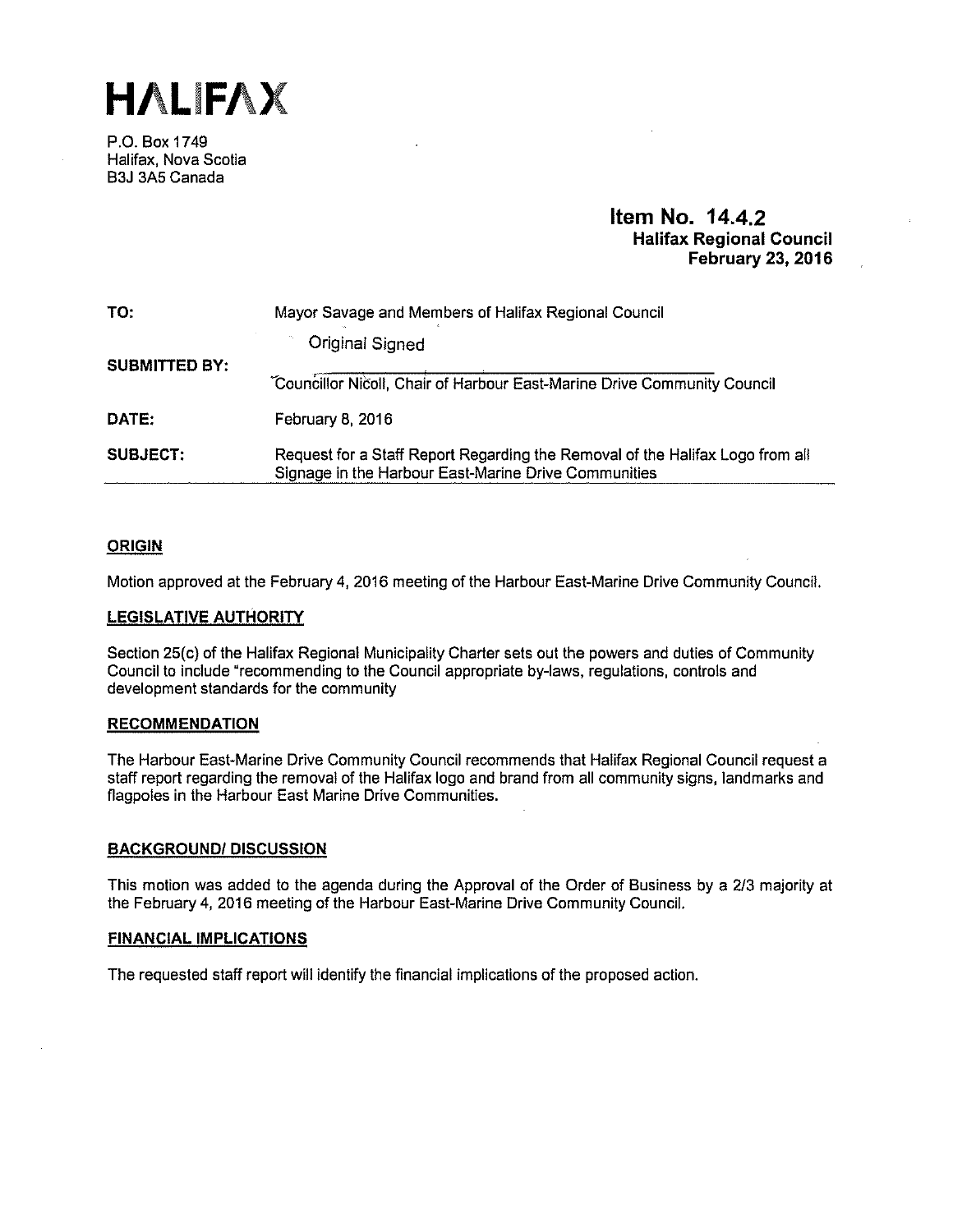Removal of the Halifax Logo from all Signage in the Harbour East-Marine Drive Communities

**Council Report** - **2** - **February 16, 2016** 

# **COMMUNITY ENGAGEMENT**

Harbour East-Marine Drive Community Council is comprised of five duly elected members of Council. Meetings are held monthly and are open to the public, unless otherwise stated. Agendas and minutes are available on the web.

# **ENVIRONMENTAL IMPLICATIONS**

None identified.

# **ALTERNATIVES**

Community Council did not identify any alternatives.

# **ATTACHMENTS**

 $\ddot{\phantom{a}}$ 

**1. Extract of Draft Minutes of February 16, 2016 Harbour East Marine Drive Community Council** 

A copy of this report can be obtained online at http://www.halifax.ca/council/agendasc/cagenda.php then choose the appropriate meeting date, or by contacting the Office of the Municipal Clerk at 902.490.4210, or Fax 902.490.4208.

| Report Prepared by: | Cathy Collett, Legislative Assistant, 902,490,6517 |
|---------------------|----------------------------------------------------|
|                     | بالأبادي<br>Original Signed                        |
| Report Approved by: | Sherryll Murphy, Deputy Clerk, 902.490-4211        |